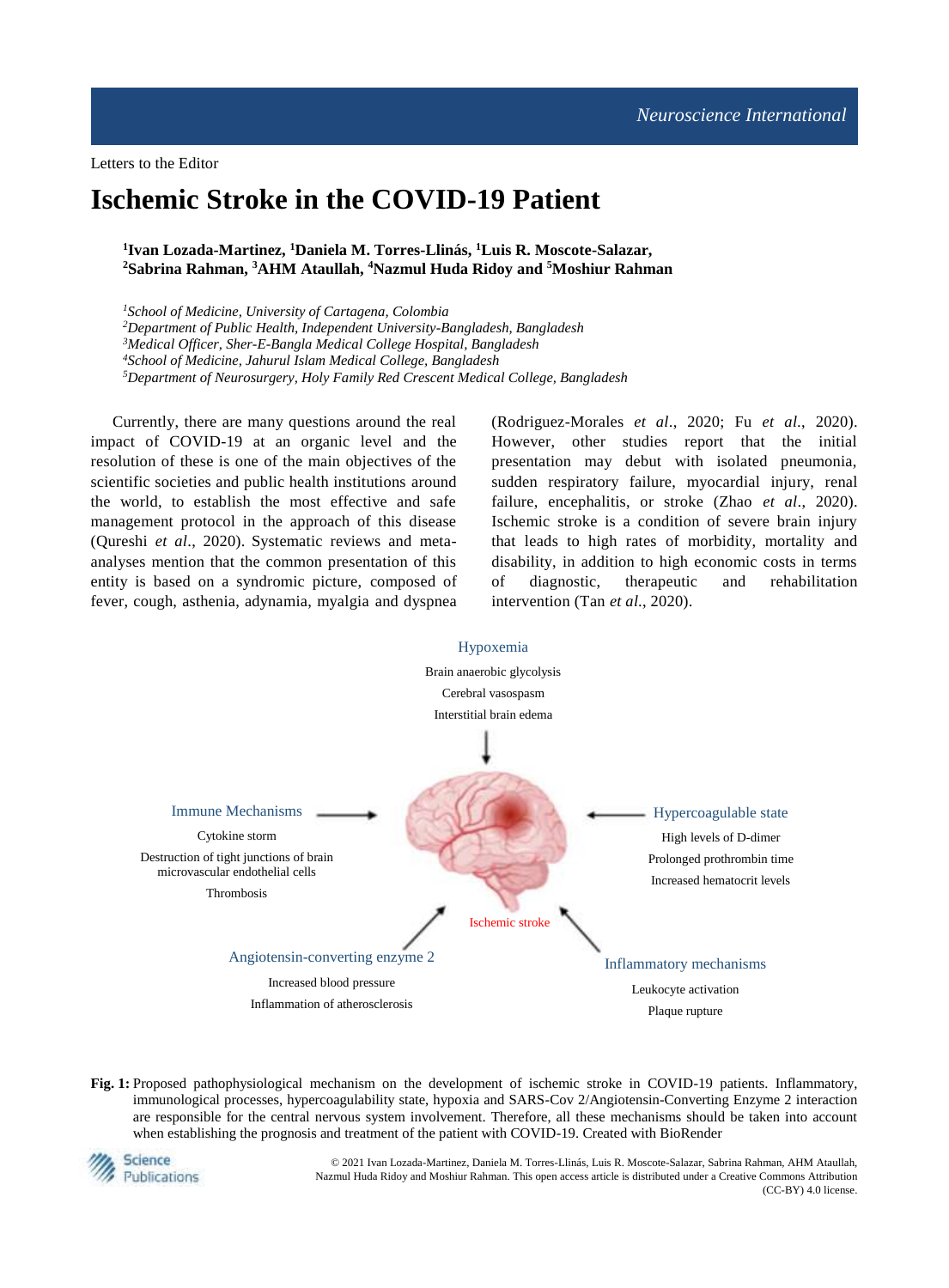It has been described that coronaviruses have tropism to the central nervous system, although the pathophysiological mechanism of their involvement is not entirely clear up to date (Morassi *et al*., 2020). The evidence of this tropism is controversial, because of the heterogeneity in the magnitude of deterioration found in the series of the evaluated cases (Rodriguez-Morales *et al*., 2020; Fu *et al*., 2020; Zhao *et al*., 2020), but clinical, laboratory, molecular and genetic findings have led to support that there is a clear tropism of coronaviruses to the central nervous system (Fan *et al*., 2020). Given the findings of lymphopenia, prolonged prothrombin time, high lactate dehydrogenase levels, neutrophilia, increased levels of D-dimer, creatinine, creatine-phosphokinase and oxygen therapy requirement, it is suggested that these patients undergo a progressive and persistent state of inflammation, hypoxia and hypercoagulability (Fig. 1), which would explain the sudden presentation of fatal complications such as ischemic stroke, acute respiratory distress syndrome, septic shock, among others (Qureshi *et al*., 2020; Fan *et al*., 2020). Specifically, at the level of the central nervous system, endothelial dysfunction (increased vascular vasoconstriction, lipid accumulation and apoptosis), leukocyte activation and thrombosis under inflammatory stimulation (Fan *et al*., 2020), compromise brain circulation and these are consistent with evidence that shows that patients with cardiovascular risk factors are more likely to develop ischemic stroke (Fu *et al*., 2020; Zhao *et al*., 2020; Tan *et al*., 2020; Morassi *et al*., 2020).

Tan *et al*. (2020) state that the incidence of ischemic stroke in COVID-19 patients ranges from 0.9 to 2.7%, however, they maintain that the degree of involvement is moderate to severe, with a prevalence of about 41% of lesion of large vessels and a mortality of 38%. On the other hand, (Morassi *et al*., 2020) also argue that stroke is a severe complication of COVID-19, which can occur even in patients who do not have cardiovascular risk factors. In their study, the evaluated patients had multisystem involvement (severe pneumonia, renal failure, liver failure, alterations in coagulation), 83% died and the remaining percentage was left with serial neurological sequelae.

The relevance of this topic lies in that its presentation can occur in both asymptomatic and symptomatic and in both cases, significantly increasing morbidity and mortality, therefore, the continuous evaluation of neurological functionality is an indispensable aspect in the approach of this disease, regardless of the risk possessed by the patient. This evidence should serve as a support for the strengthening of transport networks and specialized health care services, since there are no hemodynamics units aimed exclusively at COVID-19 patients in various places around the world, as well as fortified health systems, as the prognosis of those patients even with mild neurovascular involvement, can become nefarious at any time (Fan *et al*., 2020), due to delays or lack of equipment for the timely care of the ischemic event.

The consensus on the management of ischemic stroke in COVID-19 patients published by Qureshi *et al*, states that all asymptomatic patients with neurological symptoms (such as confusion, severe headache and dizziness), should be included in the stroke management protocol until proven otherwise (Qureshi *et al*., 2020). Emphasizing that the evaluation of these cases in the emergency department is not easy, due to the difficulties presented such as a poor medical history, as it is not possible to obtain clear data from the affected patient or the family member; the presence of neurological symptoms typical of the natural history of COVID-19 disease and the absence of signs and symptoms in cases with a mild injury. However, the clinical impact of knowing this condition as a possible complication, in any case, increases the possibility of making an early diagnosis through the use of screening instruments.

## **Authors' Contributions**

All authors have contributed equally in this paper.

### **Ethics**

In this article, ethical principles related to scientific research articles are observed. The corresponding author confirms that both authors have read, revised and approved the paper.

### **References**

- Fan, H., Tang, X., Song, Y., Liu, P., & Chen, Y. (2020). Influence of COVID-19 on cerebrovascular disease and its possible mechanism. Neuropsychiatric Disease and Treatment, 16, 1359. https://doi.org/10.2147/NDT.S251173
- Fu, L., Wang, B., Yuan, T., Chen, X., Ao, Y., Fitzpatrick, T., ... & Zou, H. (2020). Clinical characteristics of coronavirus disease 2019 (COVID-19) in China: a systematic review and meta-analysis. Journal of Infection, 80(6), 656-665. https://doi.org/10.1016/j.jinf.2020.03.041
- Morassi, M., Bagatto, D., Cobelli, M., D'Agostini, S., Gigli, G. L., Bnà, C., & Vogrig, A. (2020). Stroke in patients with SARS-CoV-2 infection: case series. Journal of Neurology, 267, 2185-2192. https://doi.org/10.1007/s00415-020-09885-2
- Qureshi, A. I., Abd-Allah, F., Al-Senani, F., Aytac, E., Borhani-Haghighi, A., Ciccone, A., ... & Wang, Y. (2020). Management of acute ischemic stroke in patients with COVID-19 infection: Report of an international panel. International Journal of Stroke, 15(5), 540-554. https://doi.org/10.1177/1747493020923234